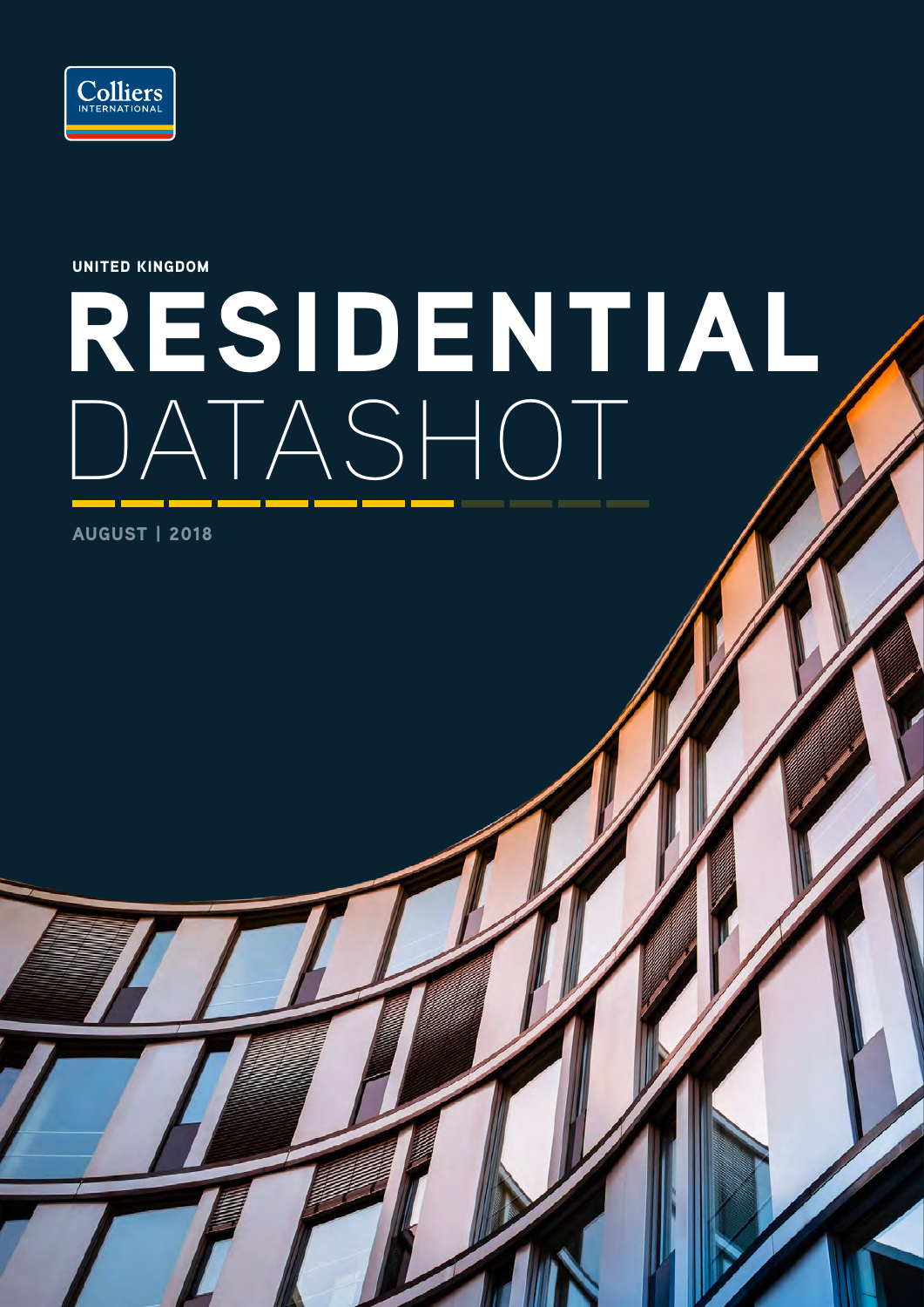

## MARKET COMMENTARY

It was a controversial move, back in April 2016, when the government launched an additional 3% SDLT surcharge on buy-to-let properties and second home purchases. The latest figures show that there were 19% less buy-to-let transactions in the year to June 2018. This appears to coincide with anecdotal evidence that there was a decline in buy-to-let sales during 2017. There were 5,400 new buy-to-let (BTL) home purchase mortgages completed in June 2018, which was £800 million by value during the same year, 11% lower year-on-year.

What appears to be happening in the market is that the casual buy-to-let landlords are selling up to avoid the increased taxation resulting from a change in the system of calculating tax and rental income. By April 2020, buy-to-let landlords will be unable to deduct mortgage expenses from rental income to reduce taxation, making buyto-let investment less attractive. Recent increases in the interest rate, albeit by small increments, have also made being a buy-to-let landlord less appealing as an investment. Larger or more corporate buy-to-let landlords are seizing the opportunities left by those smaller landlords who have already pulled out of the market.

The prohibitive surcharge on SDLT is also starting to show that the value of tax receipts has declined substantially since Q3 2017. The latest statistics from the HMRC on SDLT tax receipts show that there was a substantial increase in SDLT tax receipts collected between Q1 2016 to the peak in Q3 2017 (52%), indicating that the introduction of the SDLT surcharge has been very lucrative for the Treasury. Since the peak in Q3 2017, when £2.6bn was collected, the value of receipts has fallen by 25% and in Q2 2018 the Treasury collected £1.9bn from SDLT tax receipts. This is still a substantial sum and there is little incentive for the government to end the additional SDLT surcharge.

Many believe that the decline in the number of buy-to-let mortgages is a temporary blip as buy-to-let landlords with larger portfolios take advantage of opportunities in the market.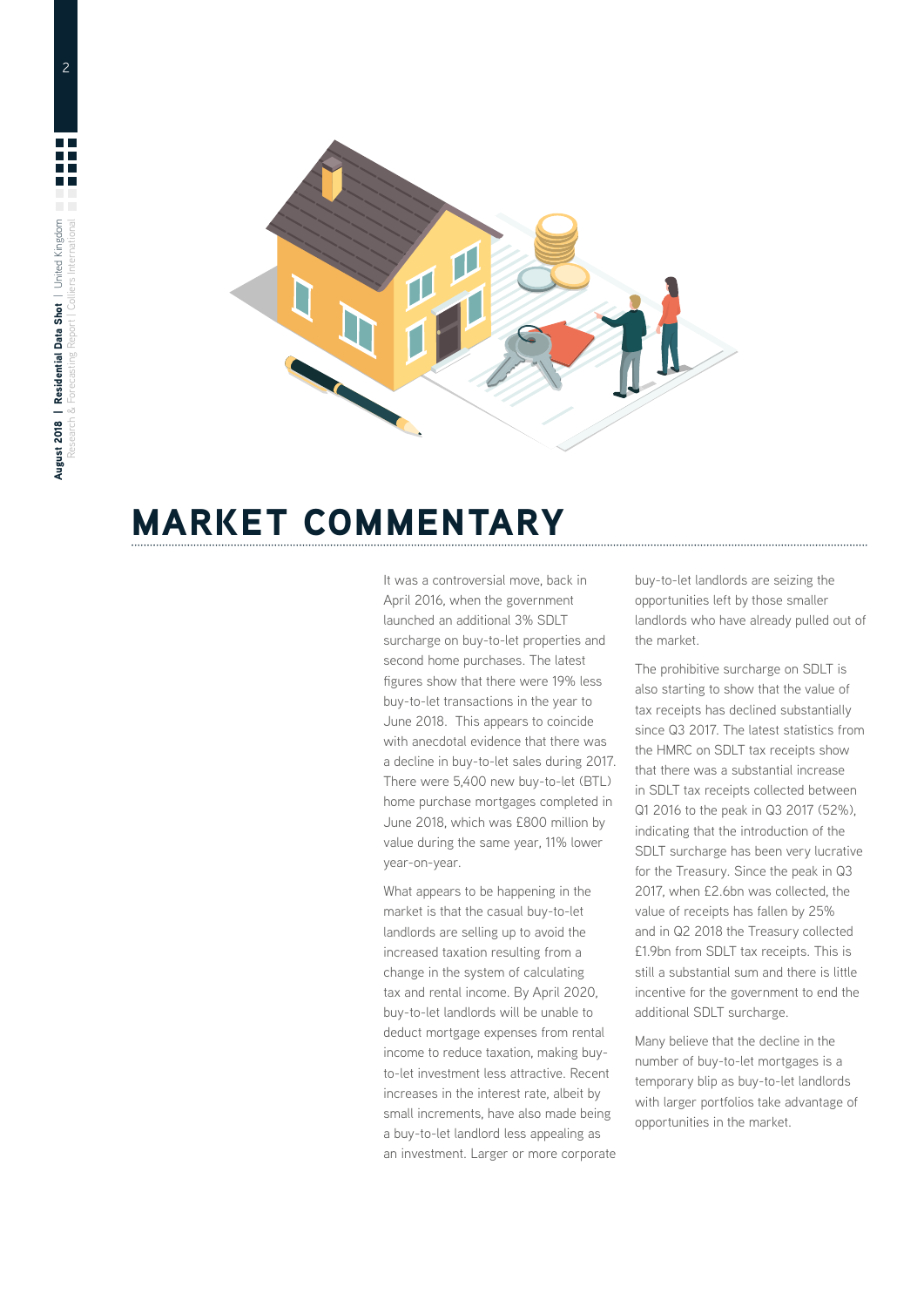

### BUY-TO-LET MORTGAGES



200

400

600

Loan Values (£mn)

Loan Values (£mn)

800

1,000

1,200



## HMRC SDLT TAX RECEIPTS